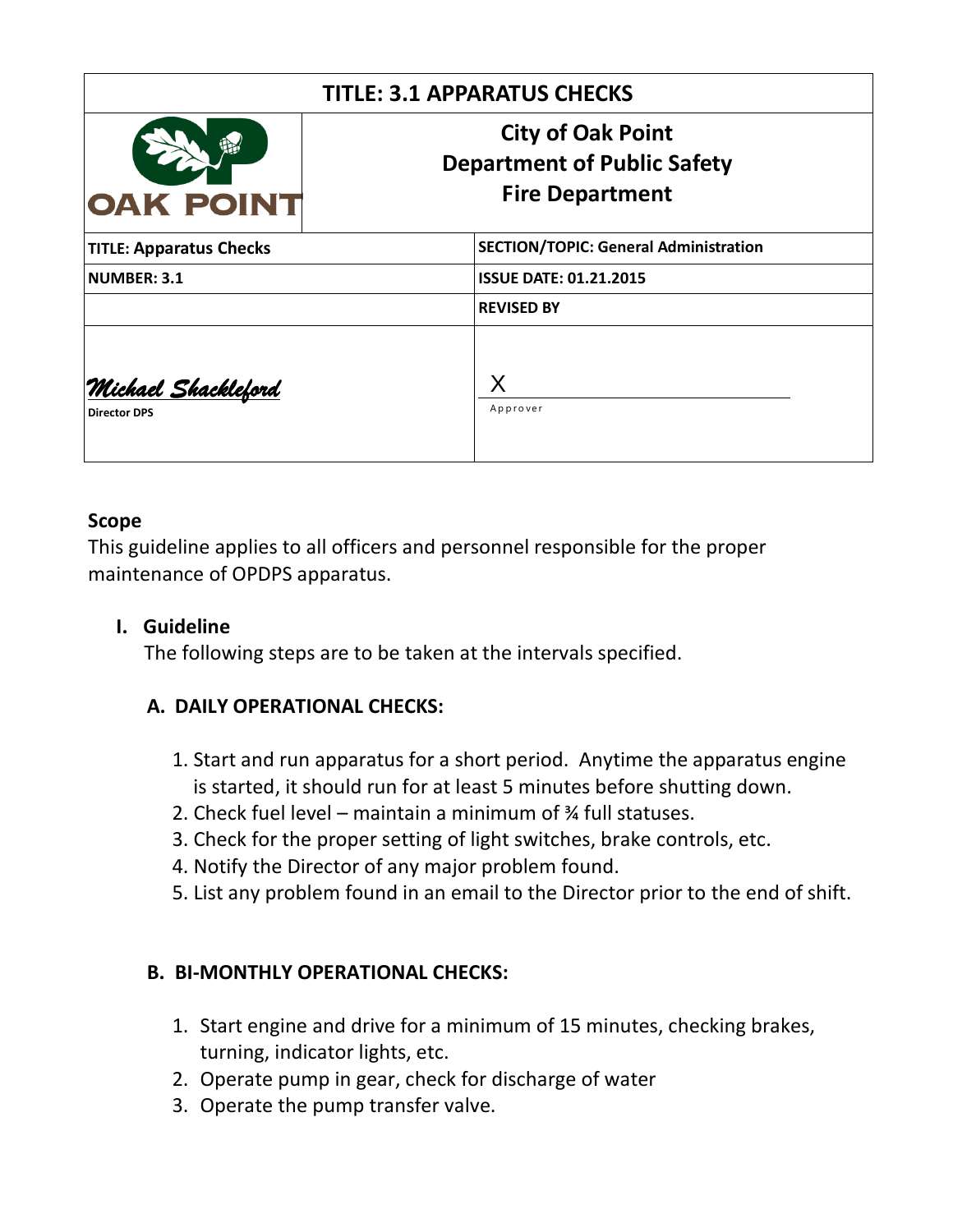- 4. Operate the relief valve.
- 5. Check the function of all lights, emergency warning equipment, and radios (portable and mobile).
- 6. Operate and if necessary lube all valves related to pumping operations.
- 7. Check auxiliary engines for proper working condition.
- 8. Check all SCBA.

OPDPS FIRE DEPARTMENT

- 9. Check each compartment to ensure that all tools are present and operational (use inventory list).
- 10.List any problem found in an email to the Director prior to the end of shift.

# **C. MONTHLY OPERATIONAL CHECKS:**

- 1. Inspect all pre-connected nozzles to ensure that they are carried in the closed position.
- 2. Check air pressure in tires to be sure to fill to the tire manufacturer's specifications.
- 3. Inspect all tires, chassis, and undercarriage for signs of damage and/or breakage.
- 4. If any equipment is missing, notify the Fire Safety Officer (FSO).
- 5. If any problem is found, list in an email to the Director prior to the end of shift.

# **D. QUARTERLY OPERATIONAL CHECKS:**

- 1. Change oil.
- 2. Lubricate all chassis grease fittings.
- 3. Clean engine of oil and grease accumulations.
- 4. Clean all oil and grease accumulations from under chassis or body.

## **E. SEMI-ANNUAL OPERATIONAL CHECKS:**

- 1. Reload all hose to assure that the bend in the hose occurs at a different place.
- 2. Clean and paint (as necessary) all compartments.
- 3. Clean and maintain all equipment carried (smoke ejectors, ax handles, etc.)
- 4. Have preventive maintenance completed.
- 5. Have hose test completed as provided in SOG F-104.